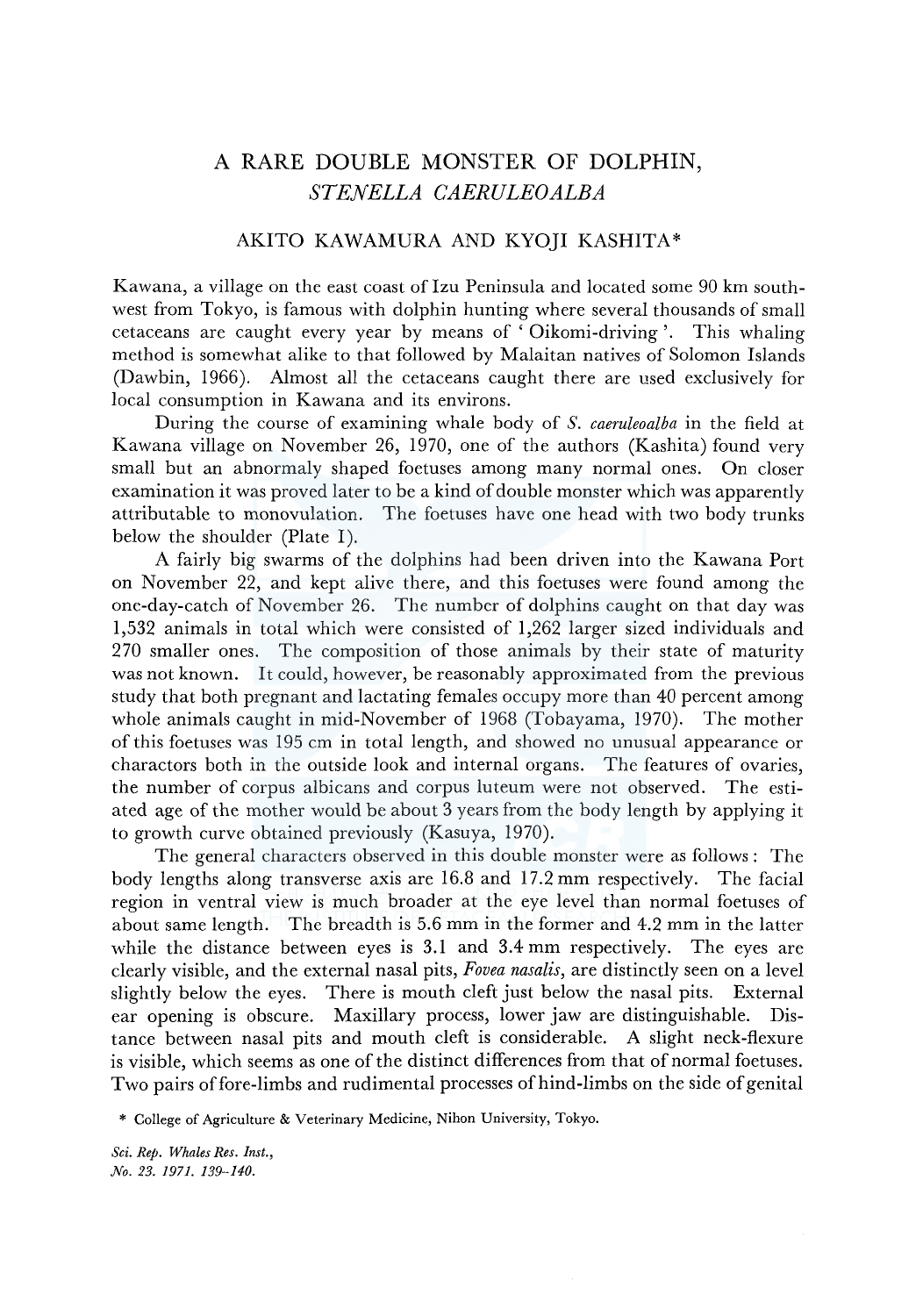member are distinct. Tails are conical in shape with obscure constrictions of muscle plates. Umbilical cords are quite massive and distinct so as to fill the cavity formed by confronting two bodies along with the dark brown colored evaginations ofinternal organs such as heart and liver. Pigmentation in the skin is not developed yet.

Comparing these characters with those of normal foetuses collected on the same day at Kawana, and with another species of dolphins, *Lagenorhynchus acutus* or *Phocaena communis* (Guldberg and Nansen, 1894), there seems no distinct differences between them except lateral appearance ; the double monster twins showed much slighter neck-flexure than the normal ones although it would be almost usual when the double monster was seen dorsi-lateraly. It therefore seems that those unusual appearance is supposedly caused by the fusing due to twisting of the bodies at their shoulder.

There have been reported at least two instances of Siamese twins and one double monster in cetaceans : the first report is a double monster of 3 feet foetus of 72 feet fin whale which was caught and found in Leith Harbor, South Georgia in 1946 (Intern. Whal. Statis., 1949; Vangstein, 1971, *person. com.*), the second one is southern sei whale (Kawamura, 1969), and then humpback whale very recently (Zemsky and Budylenko, 1970). The instances ofsei and humpback whales are complete Siamese twins so-called equal conjoined twins of thoracopagus, and those of fin whale seems to be a kind of hemididymus or double monster, viz., two headed twins with one body trunk. All the twins having been reported were the only cases of baleen whales. The double monster reported here would be the first record in toothed whales, and double monster of cephalopagus, the type of this foetuses which have two dody trunks with one head, must be also the first instance throughout the order cetacea.

## REFERENCES

DAwBrN, W. H., 1966. Porpoises and porpoise hunting in Malaita. *Aust. Nat. Hist.,* 15: 107-211.

GuLDBERG, G. and F. NANSEN, 1894. *On the development and structure of the whale.* Bergens Mus., V. Bergen,  $70+$ vii.

INTERNATIONAL WHALING STATISTICS, 20, 1949. Oslo.

KASUYA, T., 1970. Growth and age determination of blue white dolphin, *Stenella caeruleoalba. Geiken Tsushin*, 228: 4-5. (in Japanese)

KAWAMURA, A., 1969. Siamese twins in the sei whale *Balaenoptera horealis* Lesson. *Nature,* 221: 490-491.

ToBAYAMA, T., 1970. On the school of marine mammals. Cetacea. *Geiken Tsushin,* 228: 2-3.

(in Japanese)

ZEMSKY, V. A. and G. A. BuDYLENKO, 1970. Siamese twins of humpback whale. *Trans. AtlantNIRO,* 24: 225-230.

## EXPLANATION OF PLATE

The foetal double monster of *Stene/la caeruleoalba* 

- Fig. 1. Ventral view (ca.  $\times$  3.1)
- Fig. 2. Dorsal view (ca.  $\times$  3.1)
- Fig. 3. Ventro-lateral view (ca.  $\times$  3.1)
- Fig. 4. Lateral views of the double monster (left) and the mormal foetus of about same body length (right). (ca.  $\times$  2.9)

*Sci. Rep. Whales Res. Inst. No. 25, 1971.*